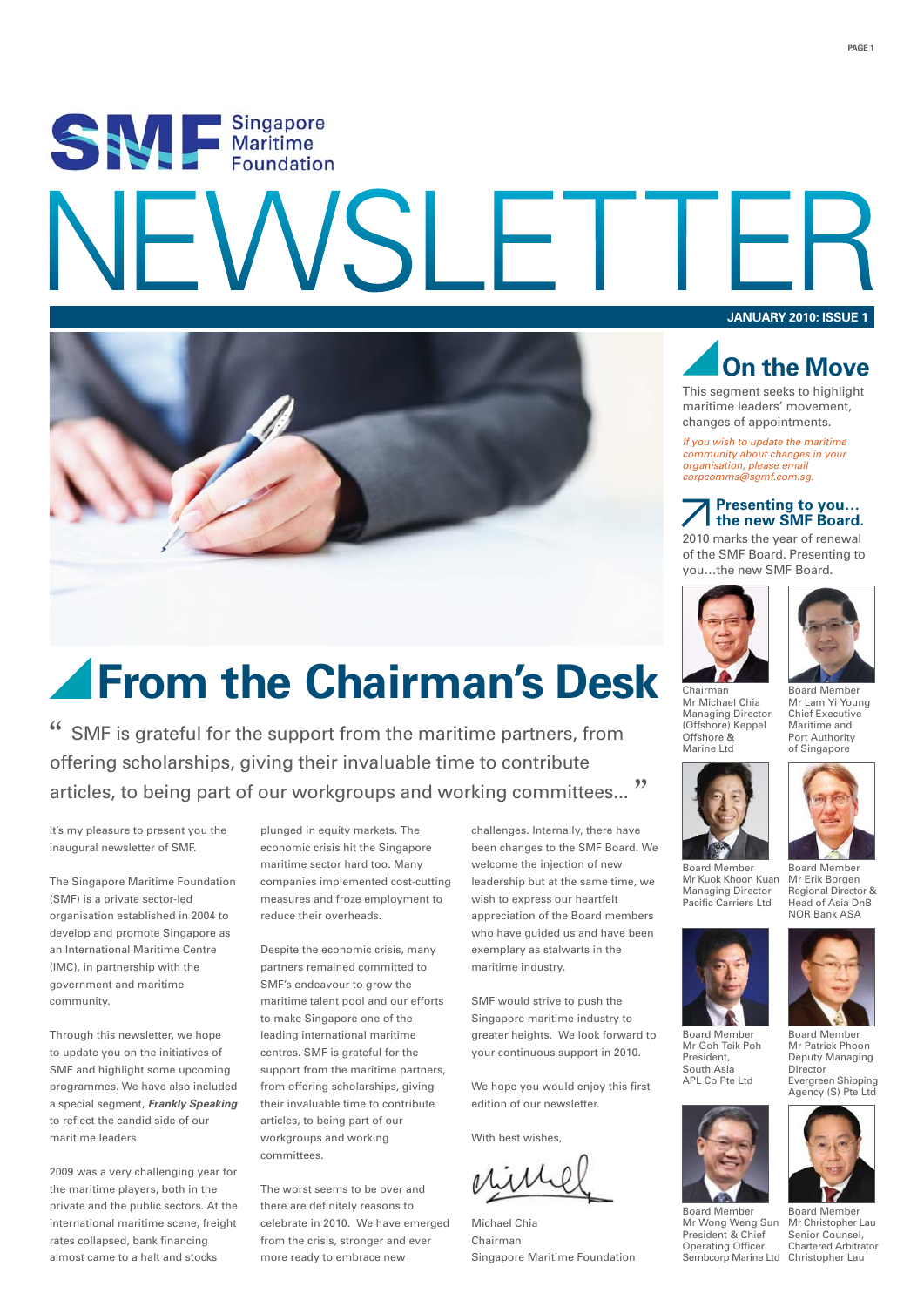### **A Year in Review 2009**



### SMF assumes MaritimeONE Secretariat

In January, SMF took over the helm as the *MaritimeONE* Secretariat from the initiator, Maritime and Port Authority of Singapore (MPA). The *MaritimeONE* (Outreach Network) initiative was incepted in 2007 with four partners, MPA, SMF, Singapore Shipping Association (SSA) and Association of Singapore Marine Industries (ASMI) and as the key platform to collectively raise the awareness of the maritime industry and attract new entrants into the industry.



SMF New Year Cocktail Reception 2009

SMF celebrated the New Year in 2009 against the somber backdrop of the global economic downturn at the Sentosa Pavilion. The reception was graced by Mr Raymond Lim, Minister for Transport and Second Minister for Foreign Affairs and attended by over 200 maritime leaders. The five-year commemorative publication, *SMF: Steering the Maritime Industry* to was also presented to the Minister.



Sea Asia 2009: Singapore's iconic maritime event

Held from 21 to 23 April, *Sea Asia* is SMF's flagship event in 2009. This is the first time that *Sea Asia 2009* was positioned as an anchor event of the *Singapore Maritime Week*. The launch of *Sea Asia 2009* was officiated by the Guest-of-Honour, Prof S. Jayakumar, Singapore's Senior Minister and Co-ordinating Minister for National Security and was attended by over 500 maritime luminaries.



**2009 has been a fruitful year for SMF and we would not have been able to achieve these accomplishments without the concerted efforts of our maritime partners. Here are some of the milestones and major highlights in a nutshell.** 

### Launch of the reconstituted Singapore Chamber of Maritime Arbitration (SCMA)

The SCMA has been reconstituted and with effect from May 2009 and is a separate entity from the Singapore International Arbitration Centre (SIAC). The aim of SCMA is to provide a framework for maritime arbitration which is responsive to the needs of the maritime community for an efficient dispute settlement mechanism in Asia. The launch of SCMA was held at The Fullerton Hotel and saw the congregation of leading maritime lawyers.



### MPA and MaritimeONE Scholarships Award Ceremony

The MPA and *MaritimeONE* Scholarship Awards Ceremony was held on 3 August at the National Museum of Singapore. A total of 17 *MaritimeONE* scholarships were given out in 2009, a jump from 14 at the inaugural awards ceremony in 2008. These *MaritimeONE* scholarships are worth S\$438,500 and signify the commitment of our partners to grow the maritime talent pool in Singapore. The sponsoring companies in 2009 are Lloyd's Register Educational Trust, Pacific Carriers Limited, Pacific International Lines Pte Ltd, Singapore Maritime Academy in Singapore Polytechnic, SMA-SMTC-Global (S) Pte Ltd, and TORM Singapore Pte Ltd.



In a bid to establish greater rapport with maritime students, SMF launched the Maritime YES Club for Young Executives and Students on 16 February 2009. The YES Club serves as the platform for maritime students from diverse institutes of higher learning to network with the maritime community. Through YES Club, SMF hopes to plug students into the maritime alumni network so that they can keep abreast of the latest maritime activities. Launch of Y.E.S. Club

SMF welcomes all maritime students who are keen to be part of YES Club to contact us. Please send your enquiries to yesclub@sgmf.com.sg.



### MaritimeONE@Campus & MaritimeONE Challenge - Looking through the eyes of the youth

In 2009, SMF approached the Wee Kim Wee School of Communication and Information, NTU to explore new ways of reaching out to the youth. Two maritime challenges, *Maritime@Campus* and *MaritimeONE Challenge* were presented to students of the module, *Creative Strategies*. Students were tasked to conceptualise marketing strategies to make maritime careers more appealing to youth. The students presented refreshing ways to encourage youth to pursue maritime careers. SMF further developed one of the students' projects and incorporated it into SMF's promotional efforts.



### MaritimeONE Human Resource Seminar & Forum

The inaugural *MaritimeONE Human Resource Seminar & Forum* was held at the Marina Mandarin Hotel on 25 November 2009. The seminar was well-attended by over 80 maritime professionals and HR practitioners. Many participants openly shared the challenges they faced in the recruitment of young staff and discussed ways to recruit and retain talents in their organisations and gave constructive suggestions of courses and measures that can be adopted to attract, develop and retain talents in the long run. This MaritimeONE seminar is spearheaded by the Singapore Shipping Association (SSA) and co-organised by the SMF, MPA and ASMI.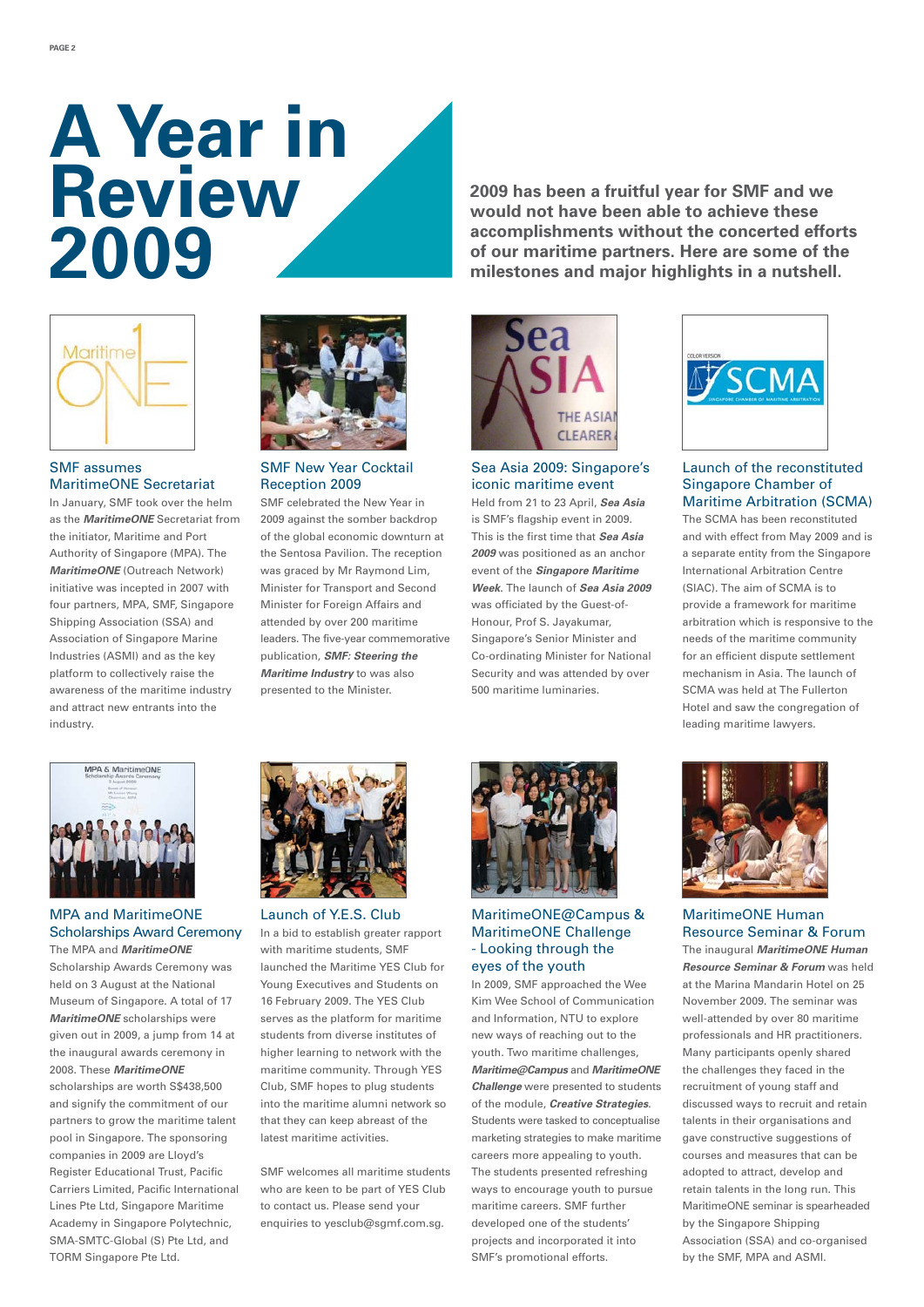

### Singapore Pavilion @ Nor-Shipping 2009

SMF flew the Singapore flag high at the mega-maritime event, *Nor-Shipping*, held from 9 June to 12 June 2009, in Oslo, Norway. The organisers, SMF and ASMI led 13 companies to showcase the spectrum of auxiliary maritime services in Singapore to the international maritime community. Through the participation in *Nor-Shipping* and the *Singapore Nite* reception, SMF hopes to forge closer partnerships with the Norwegian maritime community.



#### Collaboration with The Business Times

In October 2008, the Singapore Maritime Foundation (SMF) and Maritime and Port Authority of Singapore (MPA) collaborated with The Business Times. As part of the partnership, The Business Times agreed to dedicate a section of the Wednesday *Transport Hub* pages to feature maritime news and articles. SMF welcomes our maritime partners to come forth and contribute articles for the *Transport Hub* pages. For queries about submission of articles in The Business Times, please email SMF at corpcomms@sgmf.com.sg or call Tel: 6325 0225.



### Maritime Knowledge Shipping Sessions

Targeted at the maritime partners and the insurance practitioners, these seminars sought to equip participants with a better understanding of the intricacies of the maritime industry. The three seminars were namely, *Maritime Dispute Resolution, Understanding Piracy* and *Risk Assessment Perspectives and Updates*. These seminars have been well received and the organisers will be presenting a brand-new series in 2010.



### New MaritimeONE **Scholarship**

4 December 2009 marked the inaugural collaboration of a one-day programme jointly organised by National Cadet Corp, SMA and SMF for NCC cadets from the secondary schools. 160 cadets from the NCC Leadership Camp were treated to an experiential programme, *Maritime Experience @SMA*. The evening reception, *A Maritime Night with NCC* also signifies the launch of the new *SMA-MaritimeONE Scholarship* for NCC cadets in 2010 to pursue diplomas in sea-going courses.

## **Frankly Speaking**

uest

av

*An exclusive interview with a senior maritime personality on the lighter side of life. We reveal the candid side of this maritime personality which may be little known to others. Mr Michael Chia has taken over the helm from Mr S.S. Teo as the new Chairman of the Singapore Maritime Foundation.*

**PAGE 3**

### **1) When I was little, I wanted to be...**

an aeronautical engineer. I was very much fascinated by how planes fly and travel over long distances. Unwittingly, it turned out that I studied naval architecture instead, and pursue a career in the maritime industry instead of aerospace.

### **2) Please share one little known aspect of your career or your personal life**

I like music a lot and self taught myself to read, write and play certain instruments. I find it a great way to relax as well as to communicate and express oneself. I still dream to be a music conductor one day.

### **3) If I'm not in the maritime industry, I would be...**

a musician. I suppose this is a career pursuit open to the younger generation today than it was for our age group when our parents insisted that we must have a "good job".

### **4) If you can change one thing in your life, or one trait of yours, what would it be?**

There is nothing I would like to change. I think I am happy with what I am and how I go about my life.

### **5) When I retire,**

I would like to travel the world - to the more distant places where I have not visited, play more golf and indulge more seriously into music. There's so much to do.

### **6) What would you say to young people who are thinking of pursuing their careers in the maritime industry?**

A great place to experience challenges of all types… and each challenge provides you the opportunity to grow and develop your career. Never a dull moment even after 33 years in the industry.